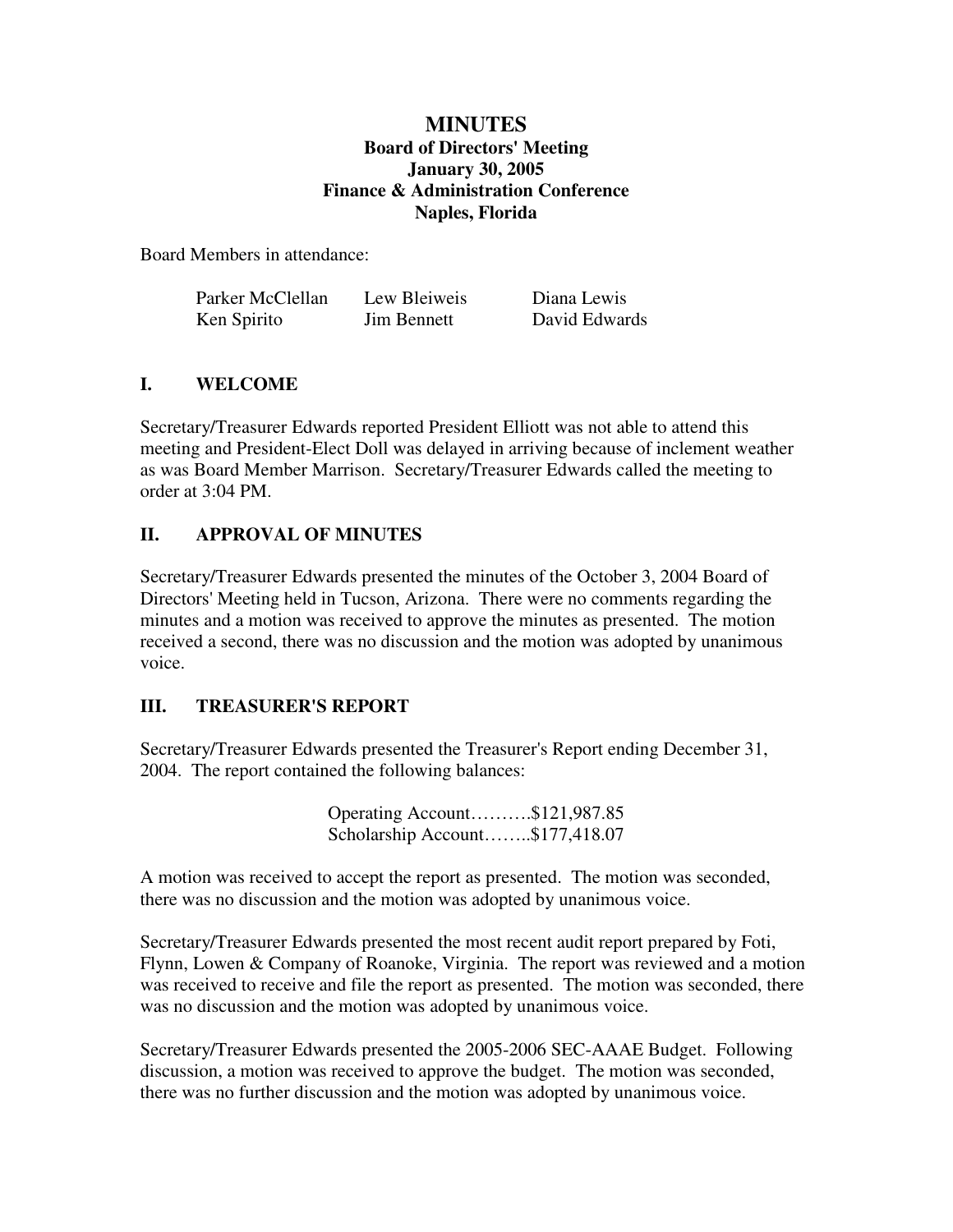# **IV. COMMITTEE REPORTS**

### **Executive Secretary…………………………………Bob Brammer**

Mr. Brammer reported the web site had been repaired and updated and was functioning properly.

Mr. Brammer reported that in response to the Board's desire to accept credit cards for dues and conference expenses, he had set up accounts with PayPal so major credit cards could be accepted. He added that PayPal was selected for its ease of use and because AAAE required approximately \$750 per year to secure the SEC-AAAE web site for electronic commerce. He added that PayPal's site already had this security feature.

#### **2005 NAC Representatives………………………….Bill Marrison Parker McClellan Scott Brockman**

Mr. McClellan reported that Ms. Johnson requested three volunteers to serve on the 2005 National Airports Conference (NAC) Committee and Mr. Marrison, Mr. Brockman, and he were volunteered by President Elliott. The 2005 NAC will be held in downtown Tampa in the fall of this year.

#### **2005 SEC-AAAE Finance & Administration Conference…………………………Chris Browne, Co-Chairman Diana Lewis, Co-Chairman**

Mr. Browne reported over 130 people were registered for the conference from over 50 different airports. To date, approximately \$25,500 is expected in sponsorships. The hotel is filled and some overflow has been directed to the Stay Bridge Suites approximately two blocks from the conference hotel. A couple of adjustments have been made to the speaker lineup, but all the panels are covered. Representatives from Embry-Riddle may attend the General Aviation Roundtable and offer input on General Aviation funding. The theme for the conference is "Defining a new Normalcy Amidst Profound Change." Mr. Ted Soliday from the Naples Airport will provide the opening reception for the conference.

Ms. Lewis, Mr. Browne and Mr. Soliday were appropriately thanked by the Board for their hard work and dedication in assisting AAAE with the conference.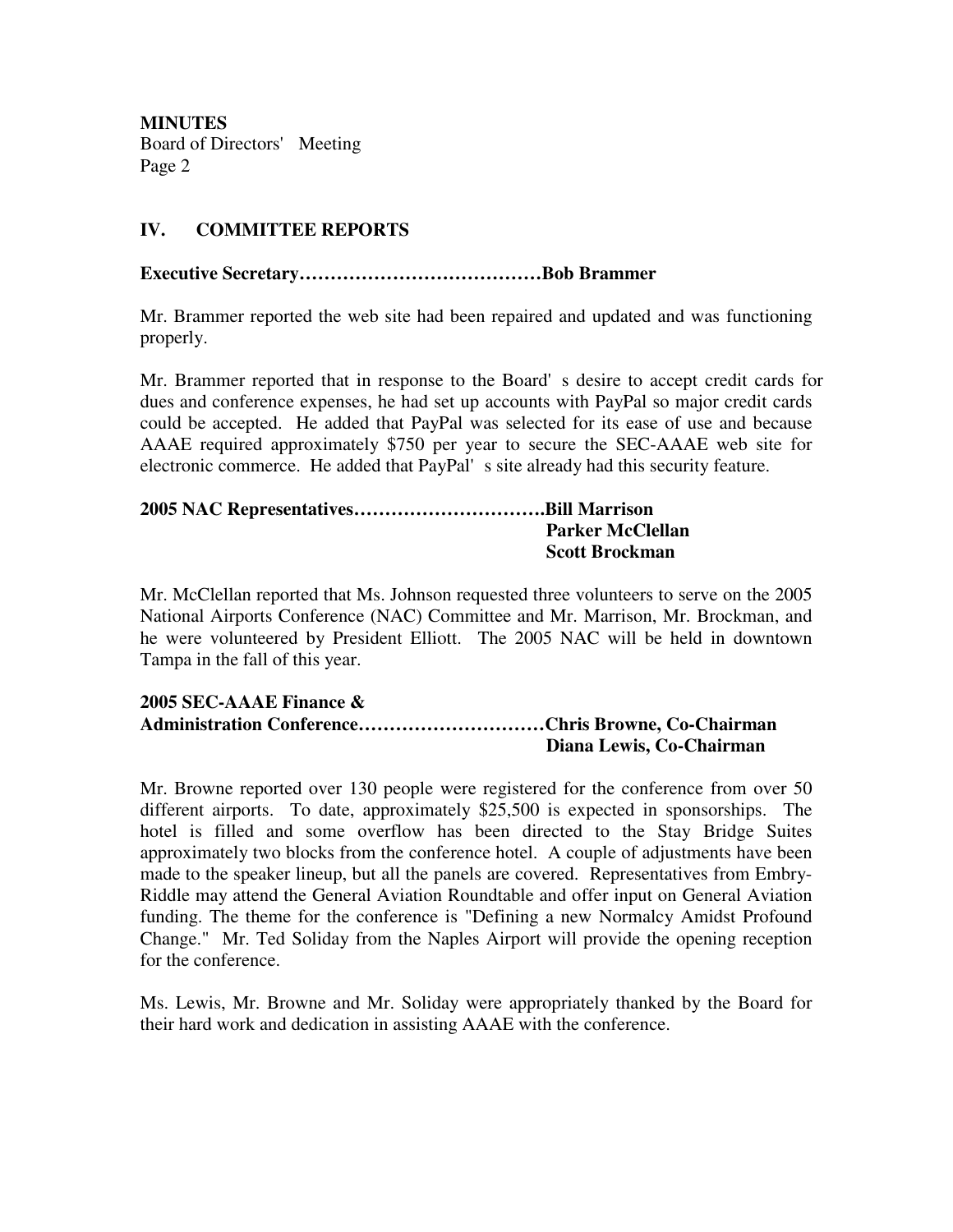### **2005 SEC-AAAE Annual Conference……………..Tim Doll, Chairman**

Mr. Doll was not in attendance. Mr. Brammer reported the conference was slated for April 10-12, 2005 in Little Rock, Ark., with the host hotel being the Peabody. Room rates are \$125 single or double occupancy. Mr. Doll's Committee has registered 43 individuals for the Conference and the early registration deadline is fast approaching on March 1, 2005. Conference registration information is available on the website at www.secaaae.org.

### **2006 SEC-AAAE Annual Conference……………Chuck Henderson, Chairman**

Mr. Henderson was not in attendance. By written report Mr. Henderson noted problems with the construction of the conference hotel continue and the possibility existed that the Columbia venue would have to be postponed. Mr. Henderson stated that he had explored other options including alternate Columbia-area hotels, relocating the conference to Myrtle Beach with the Columbia staff continuing to perform the work on the conference, and trading conference years with Mr. Tommy Bibb who is slated to chair the conference committee in Nashville in 2007. Following discussion, a motion was received to switch the 2006 and 2007 conference locations. The motion received a second, there was no further discussion and the motion was adopted by unanimous voice.

### **2007 SEC-AAAE Annual Conference…………….Tommy Bibb, Chairman**

Mr. Bibb was not in attendance. By written report, Mr. Bibb offered to change conference years with Mr. Henderson of Columbia. Mr. Bibb noted in his report the Loews Vanderbuilt Plaza would stand as the site for the Conference with room rates of \$155 for single or double occupancy. The new dates for the Conference are May 21-23, 2006.

### **2008 SEC-AAAE Annual Conference……………. Lew Bleiweis, Chairman**

Mr. Bleiweis reported the Conference is slated for April 13-16, 2008 at the Marriott Downtown Louisville at a room rate of \$145-\$175.

### **Professional Education Committee……………..Wayne Shank, Chairman**

Mr. Shank was not in attendance. Mr. Spirito reported Mr. Robert Carew from Charleston, S.C., faced his oral exam during the course of this meeting and he passed. Mr. Spirito thanked those individuals that had assisted him with the oral exam on this date. Secretary/Treasurer Edwards noted Mr. Shank has resigned from the AAAE Board of Examiners and Mr. Ken Spirito would be replacing him in that role. The Board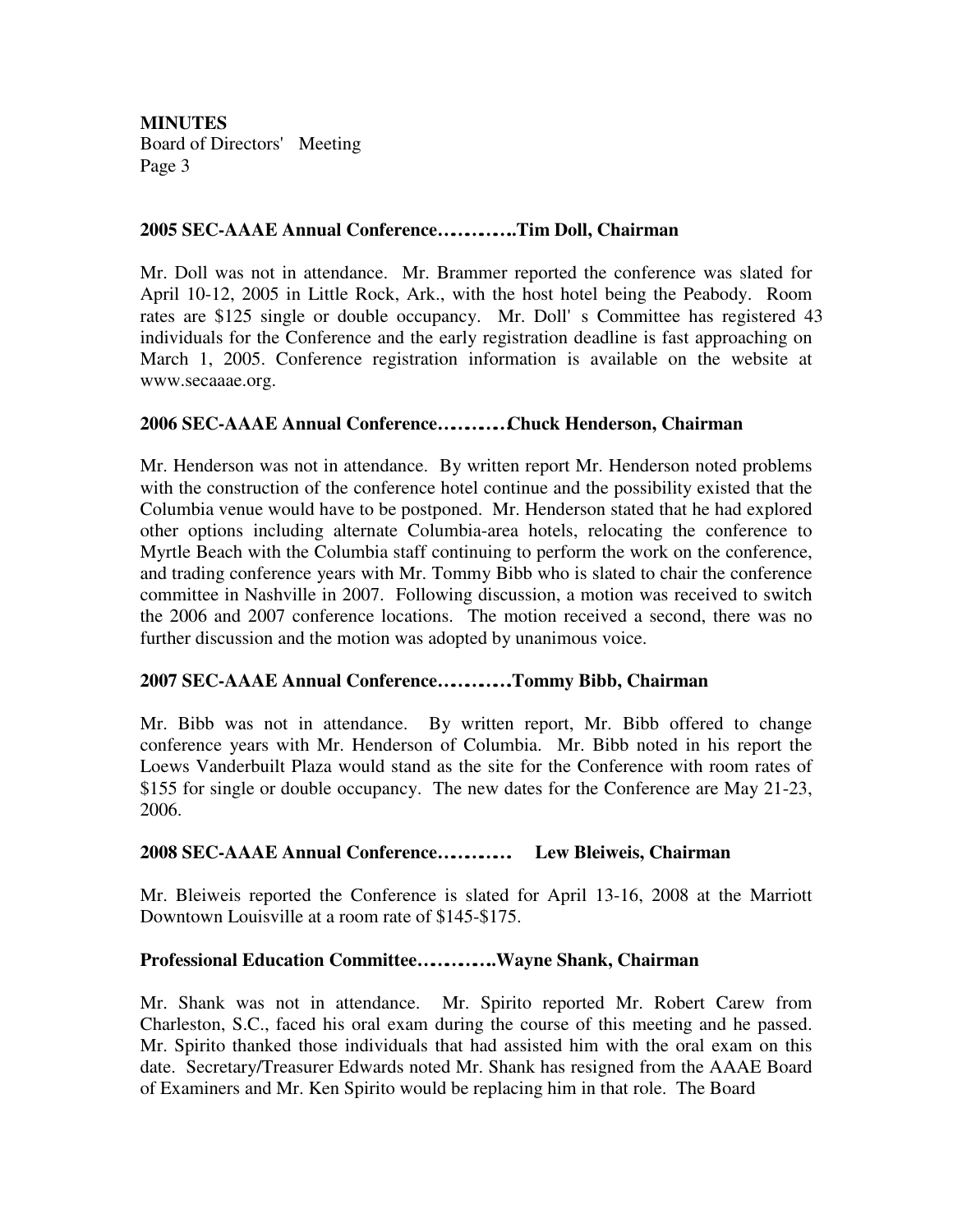expressed sincere appreciation to Mr. Shank for his many contributions to the A.A.E. program and the Chapter and the Board congratulated Mr. Spirito on his new appointment.

# **A.A.E. Mentoring Committee……………………Tommy Bibb, Chairman**

Mr. Bibb was not in attendance.

### **Scholarship Committee…………………………..Ken Spirito, Co-Chairman Lew Bleiweis, Co-Chairman**

Mr. Bleiweis reported that he would be taking the lead on the Scholarship Committee following Mr. Spirito's appointment to the AAAE Board of Examiners. MrBleiweis stated the importance of continuing to support the SAMA/SEC-AAAE Scholarship Fund with contributions from the operating account. This sparked considerable discussion regarding Chapter financing priorities, the schools supported by the Scholarship Program, the marketing of the program to students, and other uses of Chapter funds to support the educational pursuits of Chapter members. It was determined by a consensus of the Board that this discussion should continue after the financial accounting of the Little Rock Conference.

# **Corporate Liaison Committee…………………...Heather Chaney, Co-Chairman Bryan Elliott, Co-Chairman**

Mr. Bennett reported that he and Ms. Chaney were working on polling the Corporate Members to determine greater membership value and benefits for those members. He noted the applications for the Corporate Award of Excellence will be mailed for the voting process in the very near future.

# **V. OLD BUSINESS**

Mr. Edwards noted Mr. Patrick Graham had requested to step down from the AAAE Nominating Committee and he had recommended Mr. Parker McClellan replace him in that role. It was noted that this is a long-term position and not annually rotated as with the SEC-AAAE Nominations Chairman. A motion was received to approve this change. The motion received a second, there was no discussion and the motion was approved by unanimous voice.

# **VI. NEW BUSINESS**

No new business was reported.